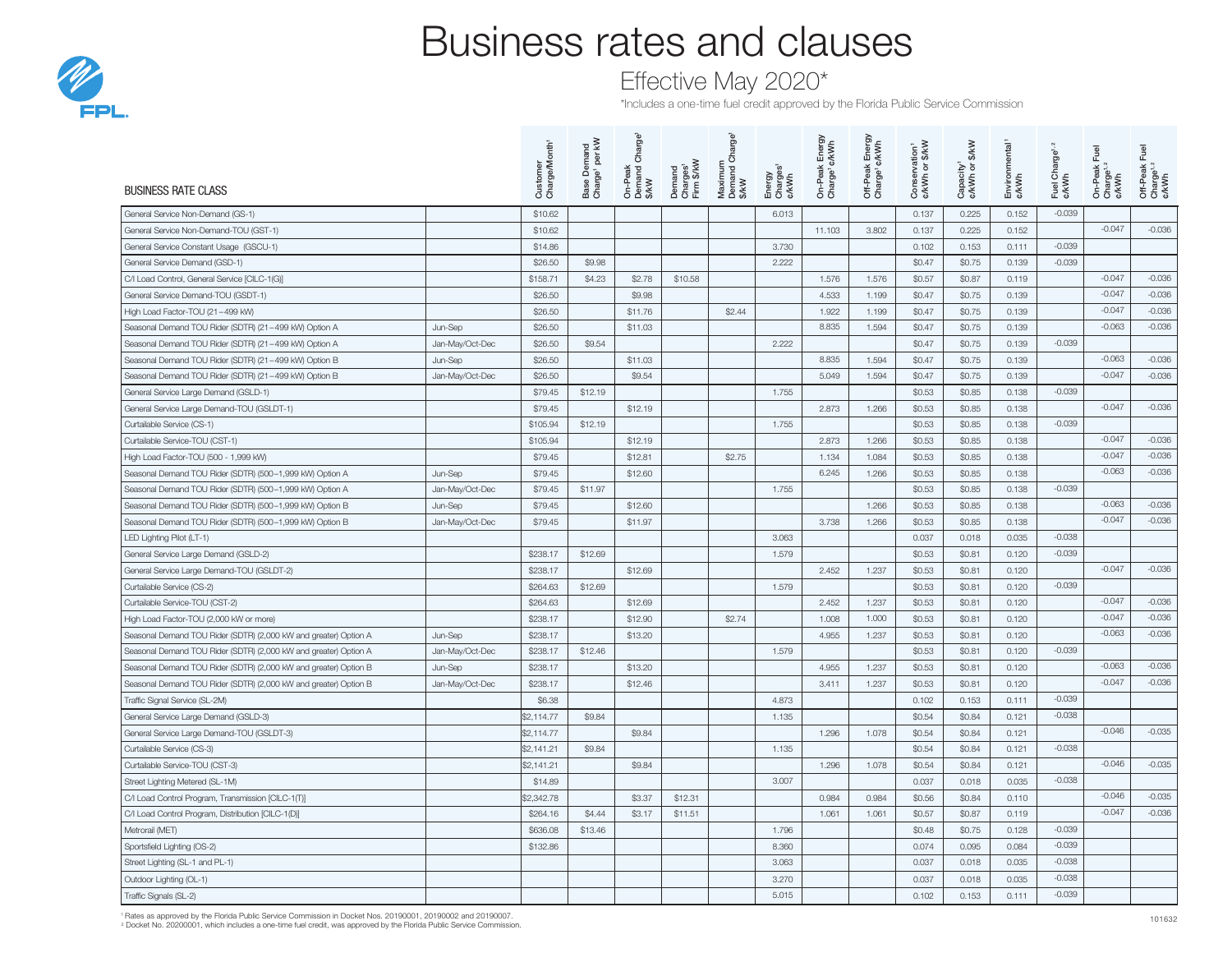

# Business rates and clauses

Effective May 2020\*

\*Includes a one-time fuel credit approved by the Florida Public Service Commission

| <b>BUSINESS RATE CLASS</b>                       |            | e,<br>దె   | Standby<br>Charge<br>Contract<br>Demand | ъ<br>Demand Cha | ge <sup>1</sup><br>$\circ$<br>Dema<br>Firm | ge <sup>1</sup><br>Cha<br>Demand |  | Energy<br>On-Peak I<br>Charge <sup>1</sup> | δ<br>Off-Peak<br>Charge <sup>1</sup> | vation <sup>1</sup><br>Conser | acity<br>Ö | Envir | On-Peak Fuel<br>Charge (Summer) <sup>1</sup> | Off-Peak Fuel<br>Charge (Summ |
|--------------------------------------------------|------------|------------|-----------------------------------------|-----------------|--------------------------------------------|----------------------------------|--|--------------------------------------------|--------------------------------------|-------------------------------|------------|-------|----------------------------------------------|-------------------------------|
|                                                  |            |            | \$/kW                                   |                 | ¢/kWh                                      |                                  |  | \$/kW                                      |                                      | ¢/kWh                         |            | ¢/kWh |                                              |                               |
| Standby and Supplemental (SST-1D)                | <b>RDD</b> | \$132.74   | \$3.18                                  |                 |                                            | \$1.57                           |  | 0.756                                      | 0.756                                | \$0.06                        | \$0.10     | 0.161 | $-0.047$                                     | $-0.036$                      |
|                                                  | <b>DDC</b> |            |                                         |                 |                                            | \$0.76                           |  |                                            |                                      | \$0.03                        | \$0.05     |       |                                              |                               |
| Standby and Supplemental (SST-2D)                | <b>RDC</b> | \$132.74   | \$3.18                                  |                 |                                            | \$1.57                           |  | 0.756                                      | 0.756                                | \$0.06                        | \$0.10     | 0.161 | $-0.047$                                     | $-0.036$                      |
|                                                  | <b>DDC</b> |            |                                         |                 |                                            | \$0.76                           |  |                                            |                                      | \$0.03                        | \$0.05     |       |                                              |                               |
| Standby and Supplemental (SST-3D)                | <b>RDD</b> | \$451.32   | \$3.18                                  |                 |                                            | \$1.57                           |  | 0.756                                      | 0.756                                | \$0.06                        | \$0.10     | 0.161 | $-0.047$                                     | $-0.036$                      |
|                                                  | <b>DDC</b> |            |                                         |                 |                                            | \$0.76                           |  |                                            |                                      | \$0.03                        | \$0.05     |       |                                              |                               |
| Standby and Supplemental (SST-1T)                | <b>RDD</b> | \$1,913.84 |                                         |                 |                                            | \$1.43                           |  | 0.753                                      | 0.753                                | \$0.06                        | \$0.10     | 0.106 | $-0.046$                                     | $-0.035$                      |
|                                                  | <b>DDC</b> |            |                                         |                 |                                            | \$0.45                           |  |                                            |                                      | \$0.03                        | \$0.05     |       |                                              |                               |
| Interruptible Standby and Supplemental (ISST-1D) | <b>RDD</b> | \$451.32   | \$3.18                                  | \$0.27          | \$1.57                                     |                                  |  | 0.756                                      | 0.756                                | \$0.06                        | \$0.10     | 0.161 | $-0.047$                                     | $-0.036$                      |
|                                                  | <b>DDC</b> |            |                                         | \$0.13          | \$0.76                                     |                                  |  |                                            |                                      | \$0.03                        | \$0.05     |       |                                              |                               |
| Interruptible Standby and Supplemental (ISST-1T) | <b>RDD</b> | \$1,913.84 |                                         | \$0.31          | \$1.43                                     |                                  |  | 0.753                                      | 0.753                                | \$0.06                        | \$0.10     | 0.106 | $-0.046$                                     | $-0.035$                      |
|                                                  | <b>DDC</b> |            |                                         | \$0.12          | \$0.45                                     |                                  |  |                                            |                                      | \$0.03                        | \$0.05     |       |                                              |                               |

| On-Peak Energy<br>Charge' | Off-Peak Energy     | vation <sup>1</sup> |                       |  |
|---------------------------|---------------------|---------------------|-----------------------|--|
|                           | Charge <sup>1</sup> | onser               | Capacity <sup>1</sup> |  |

| \$/kW |        | ¢/kWh  |       | \$/kW |        | ¢/kWh  | ¢/kWh |  |          |  |
|-------|--------|--------|-------|-------|--------|--------|-------|--|----------|--|
|       |        | \$1.57 | 0.756 | 0.756 | \$0.06 | \$0.10 | 0.161 |  | $-0.047$ |  |
|       |        | \$0.76 |       |       | \$0.03 | \$0.05 |       |  |          |  |
|       |        | \$1.57 | 0.756 | 0.756 | \$0.06 | \$0.10 | 0.161 |  | $-0.047$ |  |
|       |        | \$0.76 |       |       | \$0.03 | \$0.05 |       |  |          |  |
|       |        | \$1.57 | 0.756 | 0.756 | \$0.06 | \$0.10 | 0.161 |  | $-0.047$ |  |
|       |        | \$0.76 |       |       | \$0.03 | \$0.05 |       |  |          |  |
|       |        | \$1.43 | 0.753 | 0.753 | \$0.06 | \$0.10 | 0.106 |  | $-0.046$ |  |
|       |        | \$0.45 |       |       | \$0.03 | \$0.05 |       |  |          |  |
|       | \$1.57 |        | 0.756 | 0.756 | \$0.06 | \$0.10 | 0.161 |  | $-0.047$ |  |
|       | \$0.76 |        |       |       | \$0.03 | \$0.05 |       |  |          |  |
|       | \$1.43 |        | 0.753 | 0.753 | \$0.06 | \$0.10 | 0.106 |  | $-0.046$ |  |
|       | \$0.45 |        |       |       | \$0.03 | \$0.05 |       |  |          |  |

| Charge (Summer) <sup>1, 2</sup> | Charge (Summer) <sup>1, 2</sup> |
|---------------------------------|---------------------------------|
| On-Peak Fuel                    | Off-Peak Fuel                   |

| c/kWh    |          |  |  |  |  |  |  |  |
|----------|----------|--|--|--|--|--|--|--|
| $-0.047$ | $-0.036$ |  |  |  |  |  |  |  |
|          |          |  |  |  |  |  |  |  |
| $-0.047$ | $-0.036$ |  |  |  |  |  |  |  |
|          |          |  |  |  |  |  |  |  |
| $-0.047$ | $-0.036$ |  |  |  |  |  |  |  |
|          |          |  |  |  |  |  |  |  |
| $-0.046$ | $-0.035$ |  |  |  |  |  |  |  |
|          |          |  |  |  |  |  |  |  |
| $-0.047$ | $-0.036$ |  |  |  |  |  |  |  |
|          |          |  |  |  |  |  |  |  |
| $-0.046$ | $-0.035$ |  |  |  |  |  |  |  |
|          |          |  |  |  |  |  |  |  |

<sup>1</sup>Rates as approved by the Florida Public Service Commission in Docket Nos. 20200001\*, 20190001, 20190002 and 20190007.  $2$  Docket No. 20200001, which includes a one-time fuel credit, was approved by the Florida Public Service Commission.